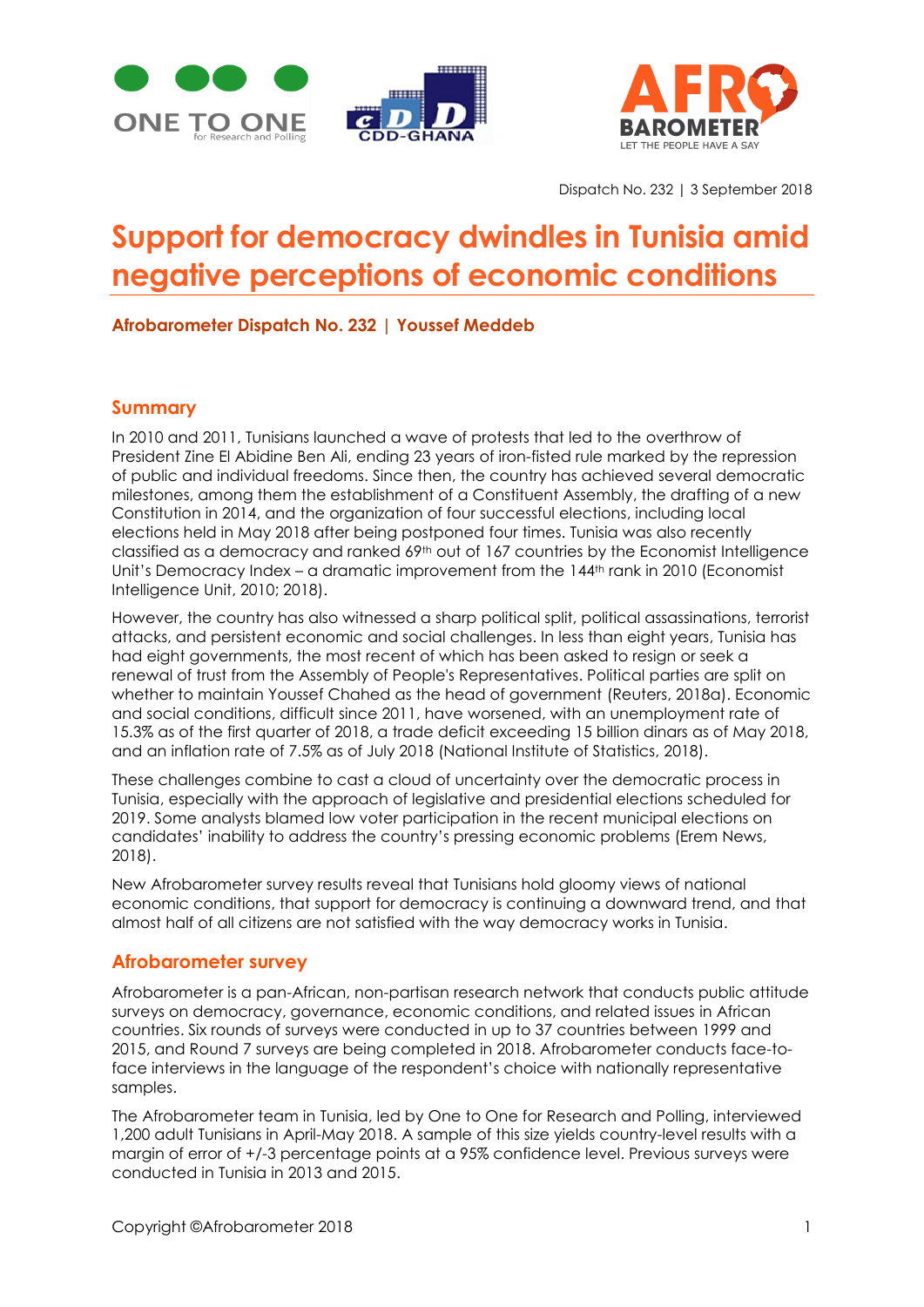

# **Key findings**

- Almost eight in 10 Tunisians (79%) say the country is heading in "the wrong direction," a 12-percentage-point increase since 2013.
- **A** large majority of Tunisians perceive the country's economic condition as "fairly bad" or "very bad" (72%) and continue to give the government poor ratings on what they see as the country's three most important problems – managing the economy, creating jobs, and fighting corruption.
- Six in 10 Tunisians (62%) say the country is "a democracy with major problems" or "not a democracy." The proportion who say the country is not a democracy has doubled since 2015, from 14% to 29%.
- Half (51%) of Tunisians are "not very satisfied" or "not at all satisfied" with the way democracy is working in their country.
- Popular support for democracy over any other political system continues to decline, dropping to 46% compared to 71% in 2013. The proportions of Tunisians who reject authoritarian alternatives to democratic governance have also decreased.
- A majority of Tunisians support limits on executive power. Three-fourths (74%) favour presidential term limits, and majorities say that the president must always obey the laws and courts (56%) and that accountability is more important than speed in getting things done (58%).
- About half of Tunisians say the country enjoys greater freedom of expression, association, opposition, and media than it did a few years ago.
- Although almost two-thirds (64%) of Tunisians endorse "regular, open, and honest elections" as the best way to choose their leaders, a majority (57%) said they were "not at all interested" or "not very interested" in the recent municipal elections, and most (84%) declared they had little or no information about these elections. Furthermore, trust in the electoral commission has decreased by 18 percentage points compared to 2015.

## **Is Tunisia going in the wrong direction?**

Tunisians are broadly disappointed with the economic situation; seven in 10 (72%) perceive the country's economic condition as "fairly bad" or "very bad" (Figure 1). Although this proportion decreased by 7 percentage points from 2015, "very bad" responses increased from 45% in 2015 to 56%. Thus citizens' perceptions remain overwhelmingly negative as bad economic news continues to pour in, including Moody's downgrading of Tunisia's sovereign rating from B1 to B2 due to a decline in the balance of public finances and trade balance (Moody's, 2018) and a dramatic increase in the country's foreign debt, from 41% of gross domestic product in 2010 to 71% in 2018 (Guardian, 2018).

In line with the trend that Bratton, Dulani, and Nkomo (2017) noted in Zambia and other African countries, the public's "perceived trajectory of the country closely follows popular assessments of 'present economic conditions.' " This means that the unhappier people are with national economic conditions, the more they worry about the country's future. In this case, almost eight in 10 Tunisians (79%) say the country is heading in "the wrong direction" – a 12-percentage-point increase since 2013 (67%).

In this environment, even assistance may portend trouble: Tunisia and the International Monetary Fund appear to be at odds over when the next tranche of an IMF loan will be released, after a row within Tunisia's coalition government stalled the country's economic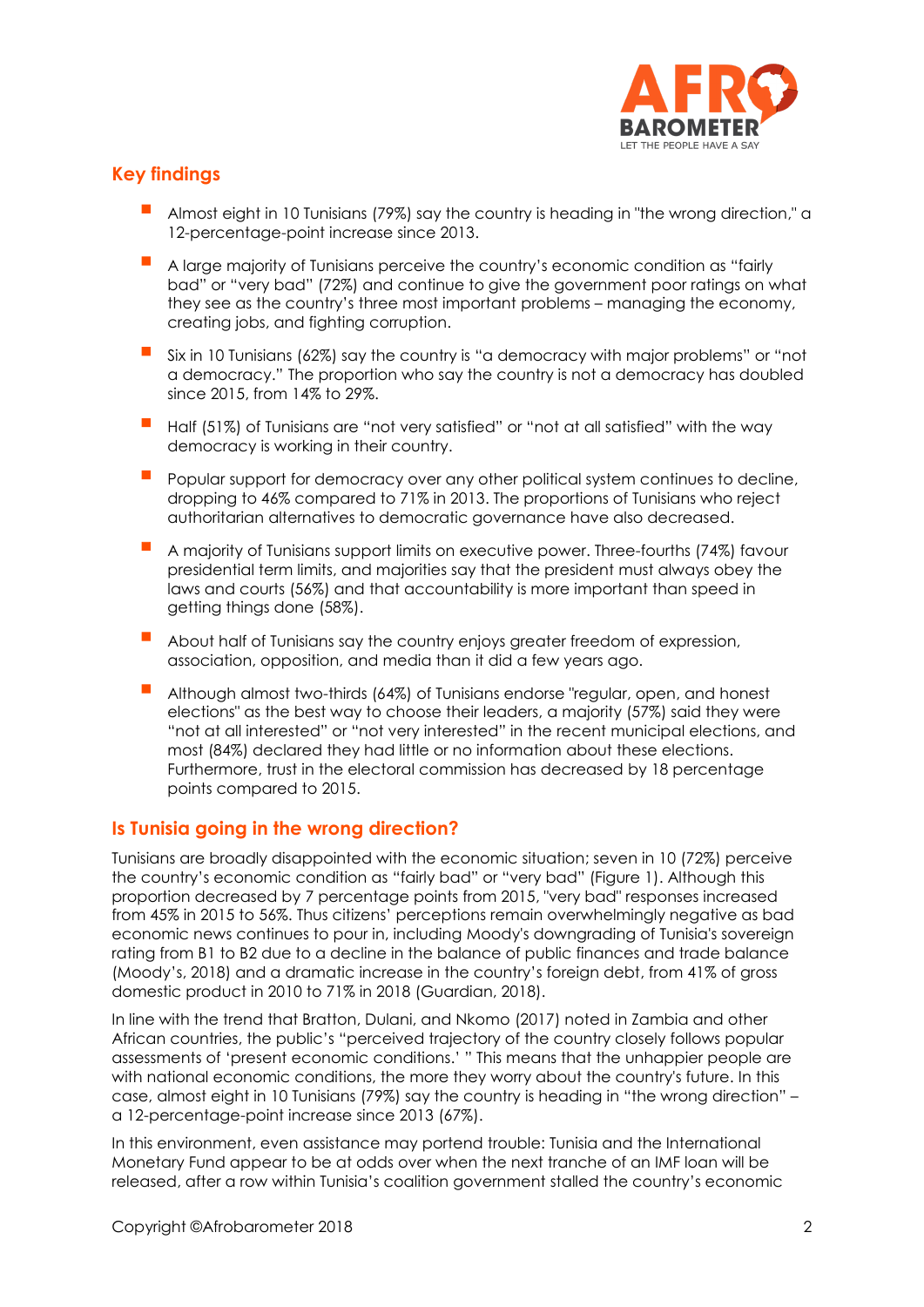

reforms (Reuters, 2018b). According to the same report, the IMF has asked Tunisia to reduce its budget deficit and to increase fuel and electricity prices to offset a rise in oil prices, a move that could exacerbate Tunisia's difficult social situation.





#### *Respondents were asked:*

*- Would you say that the country is going in the wrong direction or going in the right direction?*

*- In general, how would you describe the present economic condition of this country?*

# **Evaluation of the government's performance**

To understand citizens' concerns, Afrobarometer asks respondents to state what they think are the most important problems facing the country that government should address. Citing up to three issues per respondent, Tunisians identify management of the economy (58%), unemployment (37%), and corruption (22%) as their top priorities (Figure 2).





*Respondents were asked: In your opinion, what are the most important problems facing this country that government should address?*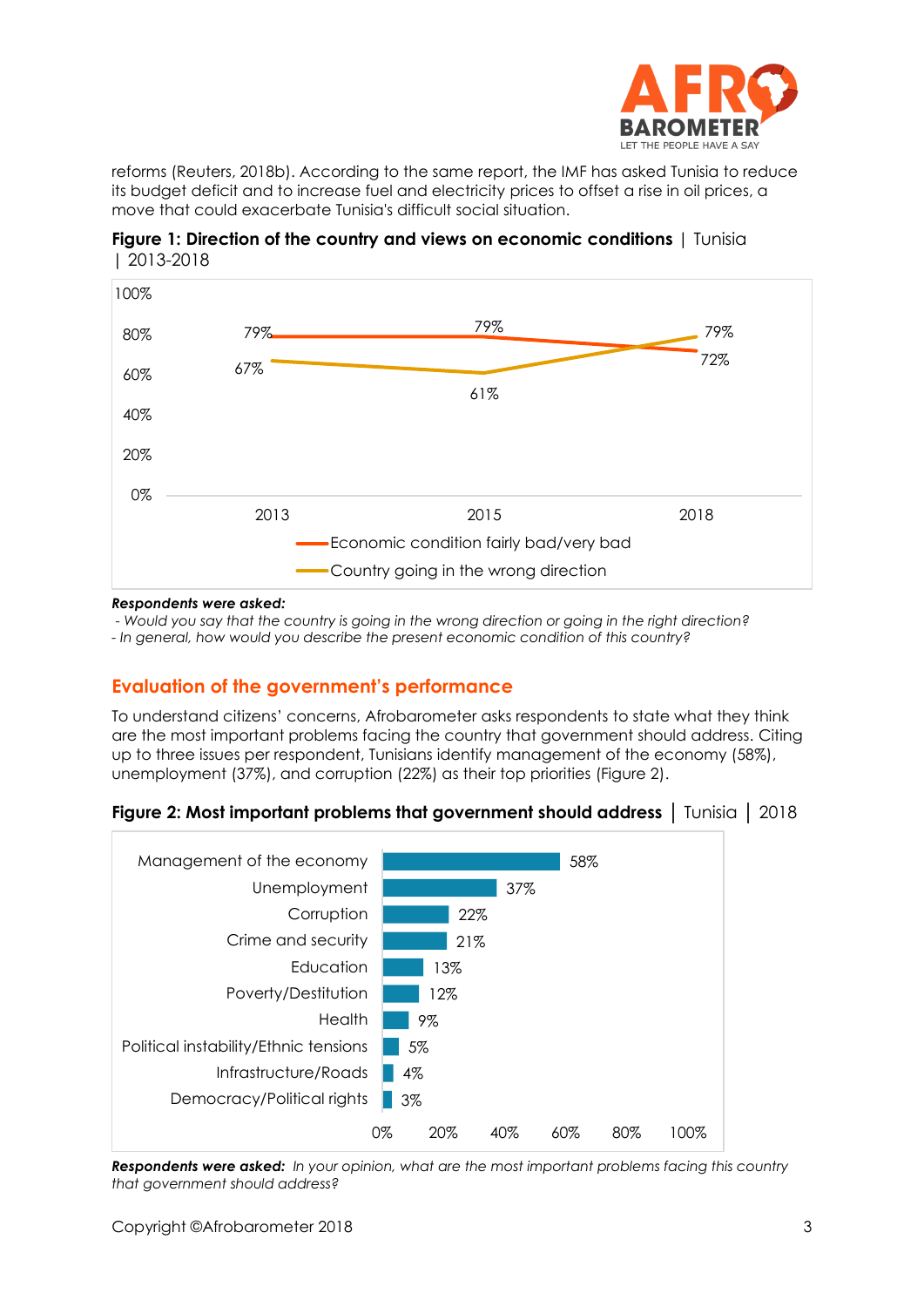

In Afrobarometer surveys since 2013, the government has consistently been rated poorly on its performance in handling these three priorities (Figure 3). In 2018, large majorities continue to say the government is performing "fairly badly" or "very badly" in managing the economy (68%), creating jobs (80%), and fighting corruption (65%).



**Figure 3: Negative evaluations of government's performance on most important problems** │ Tunisia │ 2013-2018

*Respondents were asked: How well or badly would you say the current government is handling the following matters, or haven't you heard enough to say? (% who say "very badly" or "fairly badly")*

## **Declining support for democracy**

In tandem with a perceived lack of improvement in the government's ability to handle the main challenges facing the country, we see a drastic decline in Tunisians' support for democracy. Fewer than half (46%) now say they prefer democracy over any other form of government – a 15-percentage-point decline since 2013 (71%) (Figure 4).

At the same time, the proportion of Tunisians who reject authoritarian alternatives to democracy has also decreased. Only about half of respondents now reject one-party rule (51%, down from 68% in 2015) and military rule (46%, down from 57% in 2015). Opposition to one-man rule also decreased sharply, from 79% in 2015 to 61%, but remains stronger than resistance to other authoritarian systems – perhaps in line with Bratton's (2006) assertion that political attitudes may be learned on the basis of direct experiences with different political regimes, such as that of former President Ben Ali.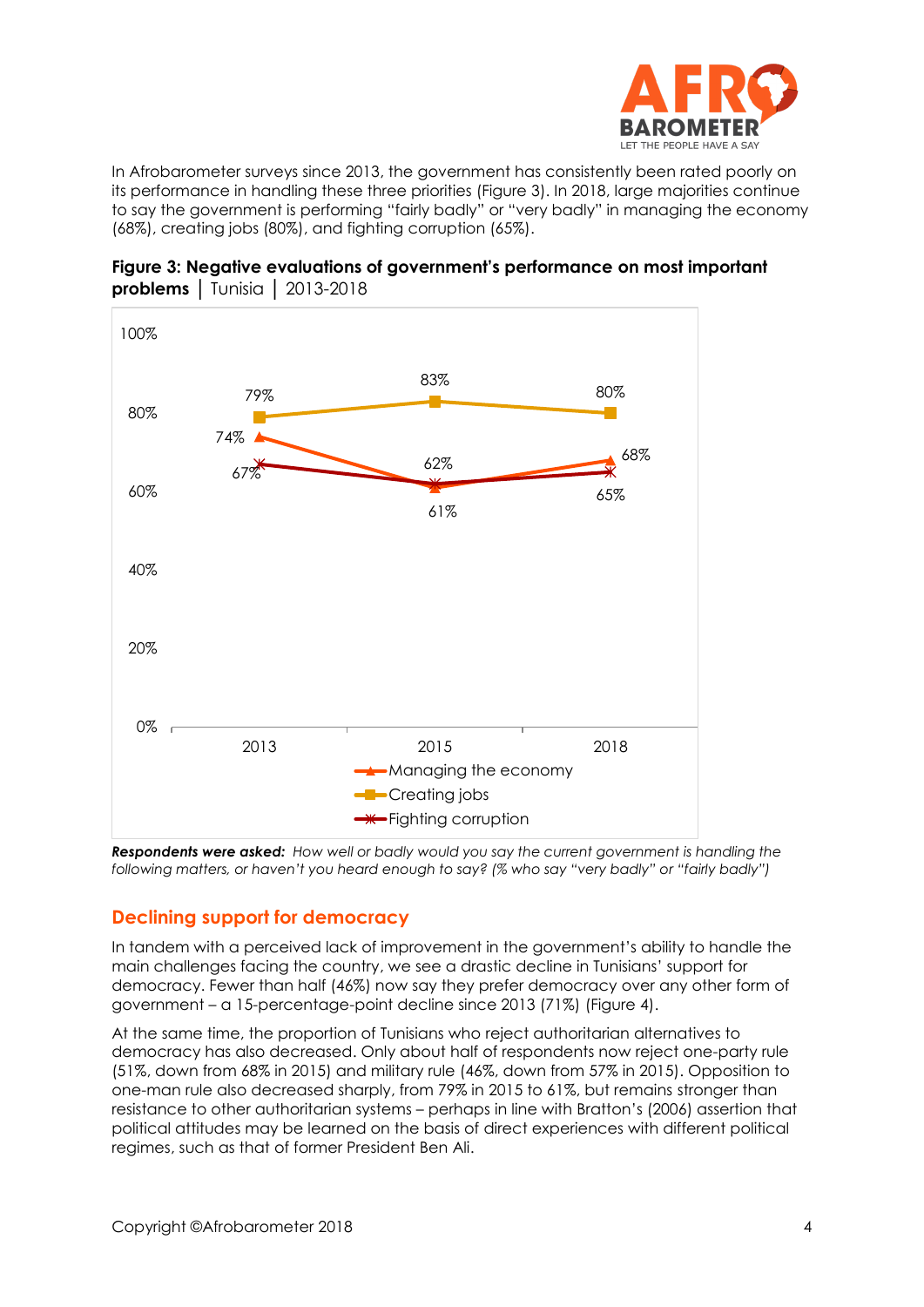



**Figure 4: Preference for democracy and rejection of autocratic alternatives** │ Tunisia │ 2013-2018

#### *Respondents were asked:*

- *There are many ways to govern a country. Would you disapprove or approve of the following alternatives?* 
	- *- Only one political party is allowed to stand for election and hold office. The army comes in to govern the country.*
	- *Elections and Parliament are abolished so that the president can decide everything.* - *Which of these three statements is closest to your own opinion?*
- *Statement 1: Democracy is preferable to any other kind of government.*

*Statement 2: In some circumstances, a non-democratic government can be preferable. Statement 3: For someone like me, it doesn't matter what kind of government we have.*

Notwithstanding declining popular support for democracy, a majority of Tunisians endorse the supremacy of the law and checks on the presidency. About three-fourths (74%)<sup>1</sup> of citizens say the president should be limited to serving a maximum of two terms in office, while more than half say the president must always obey the laws and the courts, even if he thinks they are wrong (56%) (Figure 5). And 58% affirm that it's more important to have a government that's accountable to the people than to have one that can "get things done."

 $1$  Due to rounding, the total of a combined category (e.g. 74% agree/agree very strongly) may differ slightly from the sum of subcategories (e.g. 21% agree, 52% agree very strongly).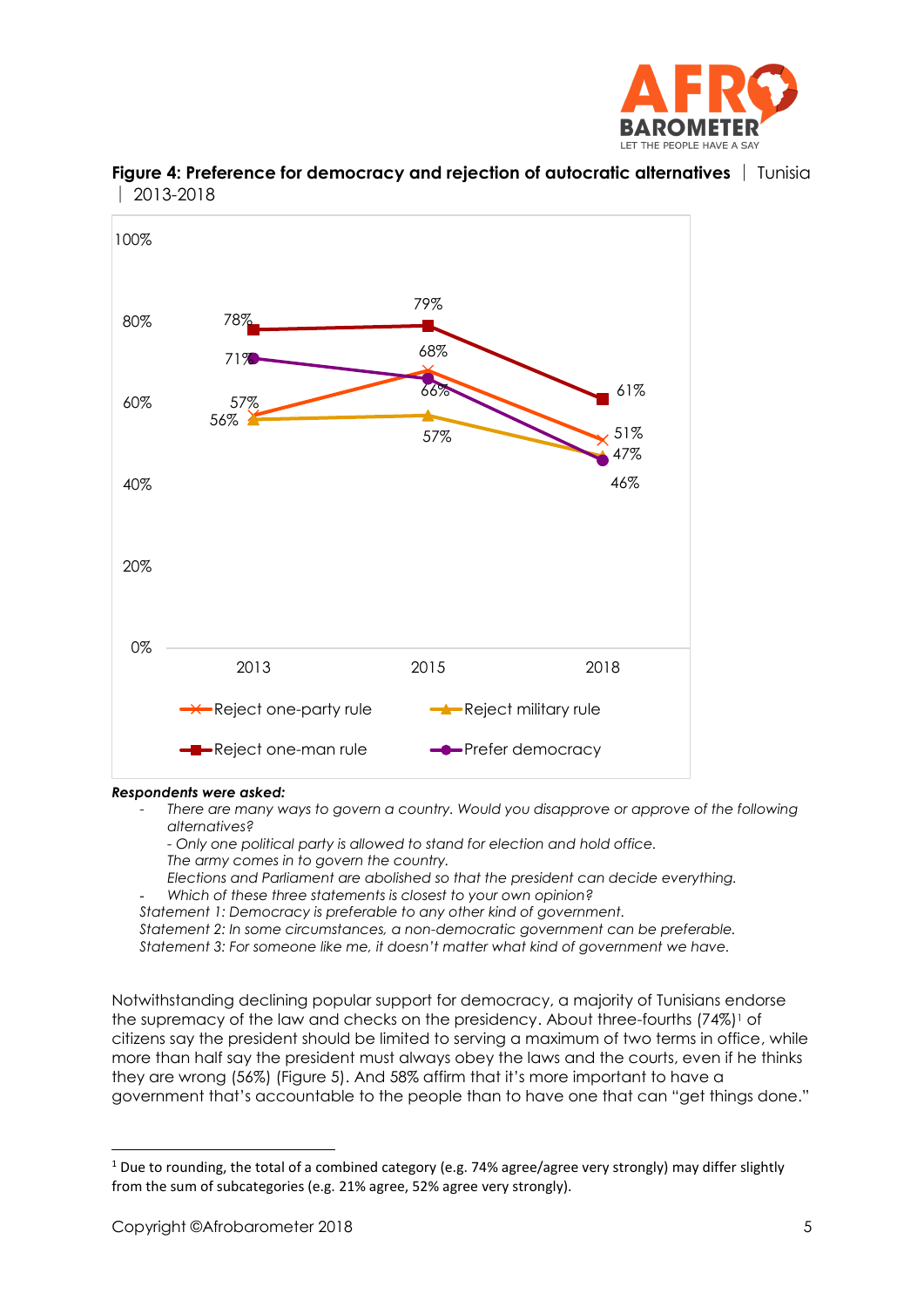



**Figure 5: Support for checks on the presidency** | Tunisia | 2018

#### **Respondents were asked:**

- *Which of the following statements is closest to your view? Statement 1: The Constitution should limit the president to serving a maximum of two terms in office. Statement 2: There should be no constitutional limit on how long the president can serve. (% who "agree" or "agree very strongly" with Statement 1)*

*- Which of the following statements is closest to your view?*

*Statement 1: It is more important to have a government that can get things done even if we have no influence over what it does.* 

*Statement 2: It is more important for citizens to be able to hold government accountable even if that means it makes decisions more slowly.* 

*(% who "agree" or "agree very strongly" with Statement 2)*

*- Which of the following statements is closest to your view?*

*Statement 1: Since the president was elected to lead the country, he should not be bound by laws or court decisions that he thinks are wrong.*

*Statement 2: The president must always obey the laws and the courts, even if he thinks they are wrong.*

## **Evaluation of Tunisia's democracy**

Tunisians' declining support for democracy is mirrored in increasingly critical perceptions of how democracy is working in their country.

When asked "how much of a democracy" Tunisia is today, six in 10 respondents (62%) describe the country as "a democracy with major problems" or "not a democracy" at all (Figure 6). While this perception is similar to assessments recorded in 2013, the proportion who say the country is "not a democracy" has doubled since 2015, from 14% to 29%.

Moreover, fewer than half of citizens are "fairly satisfied" or "very satisfied" with the way democracy is working in Tunisia (Figure 7). The level of satisfaction increased from 40% in 2013 to 58% in 2015, but dropped to 46% in 2018.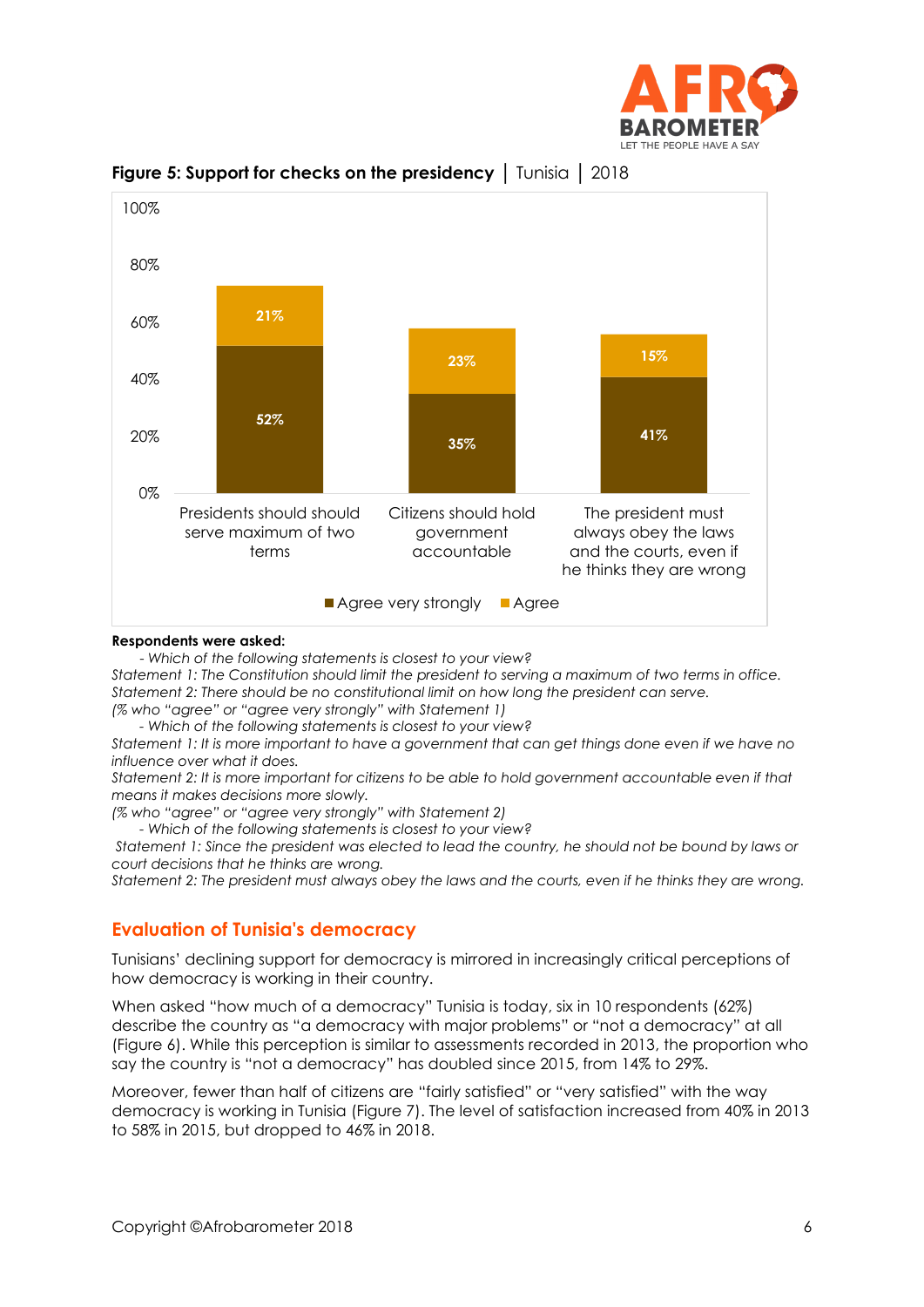



**Figure 6: Extent of democracy** │ Tunisia │ 2013-2018

**Respondents were asked:** *In your opinion, how much of a democracy is Tunisia today?*

**Figure 7: Satisfaction with democracy** | Tunisia | 2013-2018



**Respondents were asked:** *Overall, how satisfied are you with the way democracy works in Tunisia?*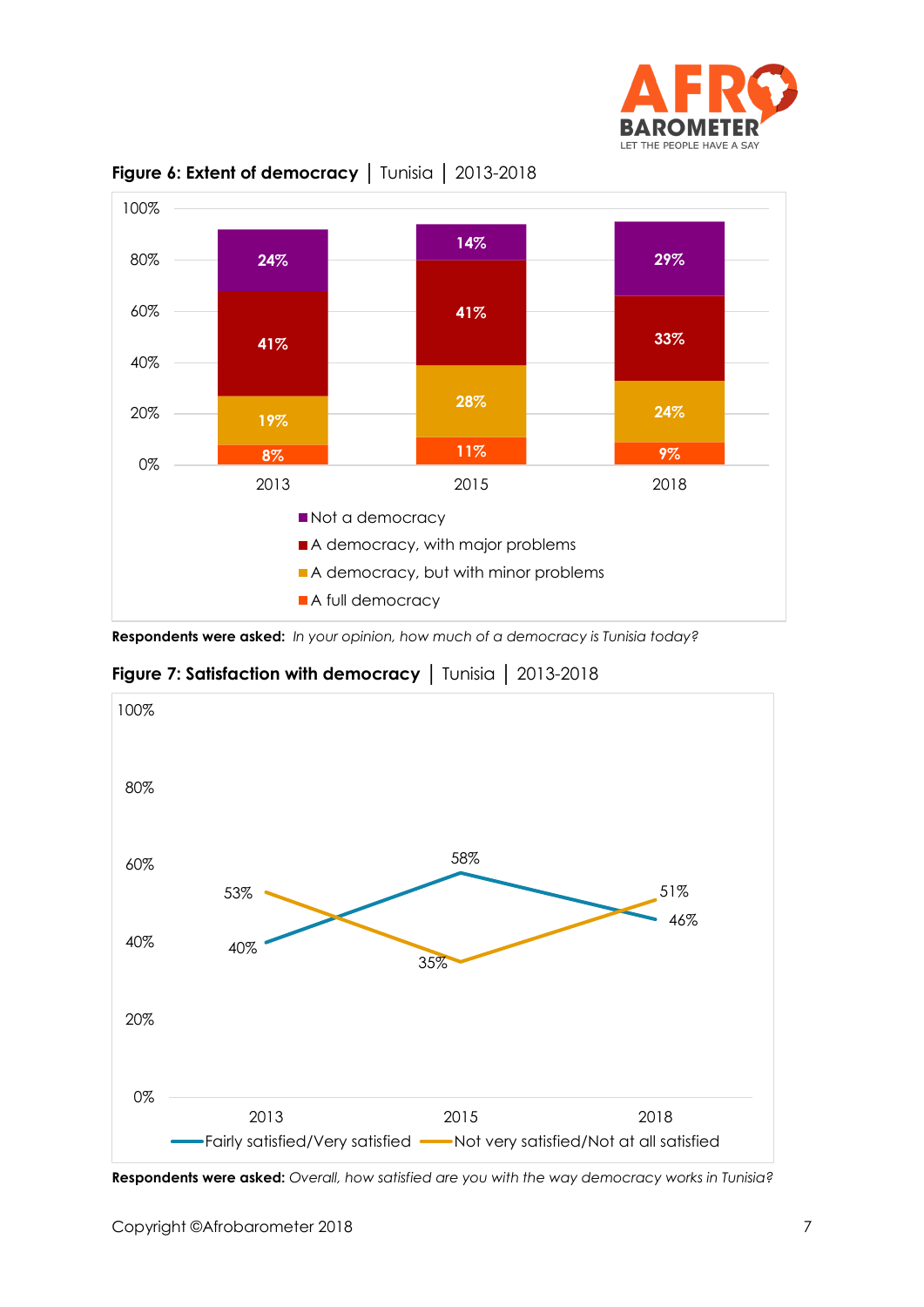

As Tunisia has transitioned to democracy after ousting its long-time autocratic leader in 2011, it has earned "free" status from Freedom House (2018). In line with this, survey respondents are more likely to see progress, rather than stagnation or retreat, when it comes to political rights and civil liberties. Still, only about half say that compared to a few years ago, there is now "somewhat more freedom" or "much more freedom" for opposition parties or candidates to function (55%); for independent groups to advocate their views (50%); for the media to investigate and criticize government actions (50%); and for citizens to say what they think about politics (47%) and to join any political organization (45%) (Figure 8).



**Figure 8: Freedoms, present vs. past** │ Tunisia │ 2018

**Respondents were asked:** *Please tell me if there is more or less freedom now for each of the following things compared to a few years ago, or are things about the same?*

# **Decreasing support for elections and trust in electoral commission**

Adding to a trend toward less support for democracy, popular support for elections and trust in the Independent High Electoral Commission are in decline.

While almost two-thirds (64%) of Tunisians endorse "regular, open, and honest elections" as the best way to choose their leaders, this represents a drastic decline from the overwhelming support in 2013 (94%) and 2015 (90%) (Figure 9).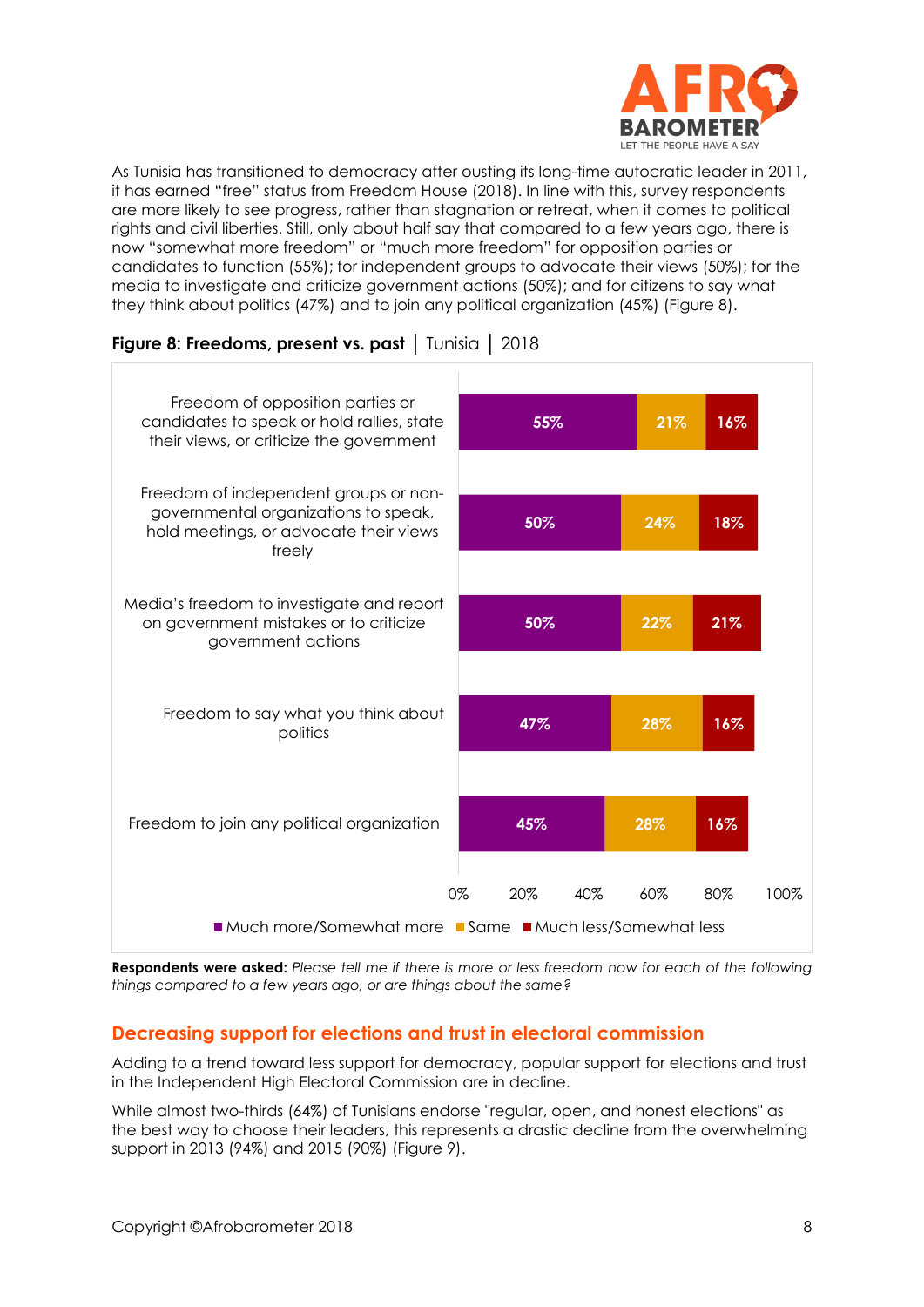



## **Figure 9: Support for elections** │ Tunisia │ 2013-2018

*Respondents were asked: Which of the following statements is closest to your view? Statement 1: We should choose our leaders in this country through regular, open, and honest elections. Statement 2: Since elections sometimes produce bad results, we should adopt other methods for choosing this country's leaders.* 

*(% who "agree" or "agree very strongly" with each statement)*

In an illustration of this trend, ahead of the recent municipal elections, almost six in 10 respondents (57%) said they were "not very" or "not at all" interested in the elections (Figure 10). More than eight in 10 (84%) said they were not well informed about the elections, including two-thirds (67%) who said they had "no information at all" about the contest. Almost half (46%) said they were "somewhat unlikely" or "very unlikely" to vote, and four in 10 (41%) expected the elections to be "not free and fair" or "free and fair but with major problems."

Not surprisingly, voter turnout was low (35.6%), which some observers attributed to popular frustration with the failure of political parties and candidates to address the country's urgent problems (Netherlands Institute for Multiparty Democracy, 2018).



**Figure 10: Perceptions of the municipal elections** | Tunisia | 2018

#### *Respondents were asked:*

- *How interested are you in the forthcoming municipal elections?*
- *How much information do you have about the forthcoming local government elections?*
- *How free and fair do you expect the upcoming municipal elections to be?*
- *How likely are you to vote in the forthcoming municipal elections in 2018?*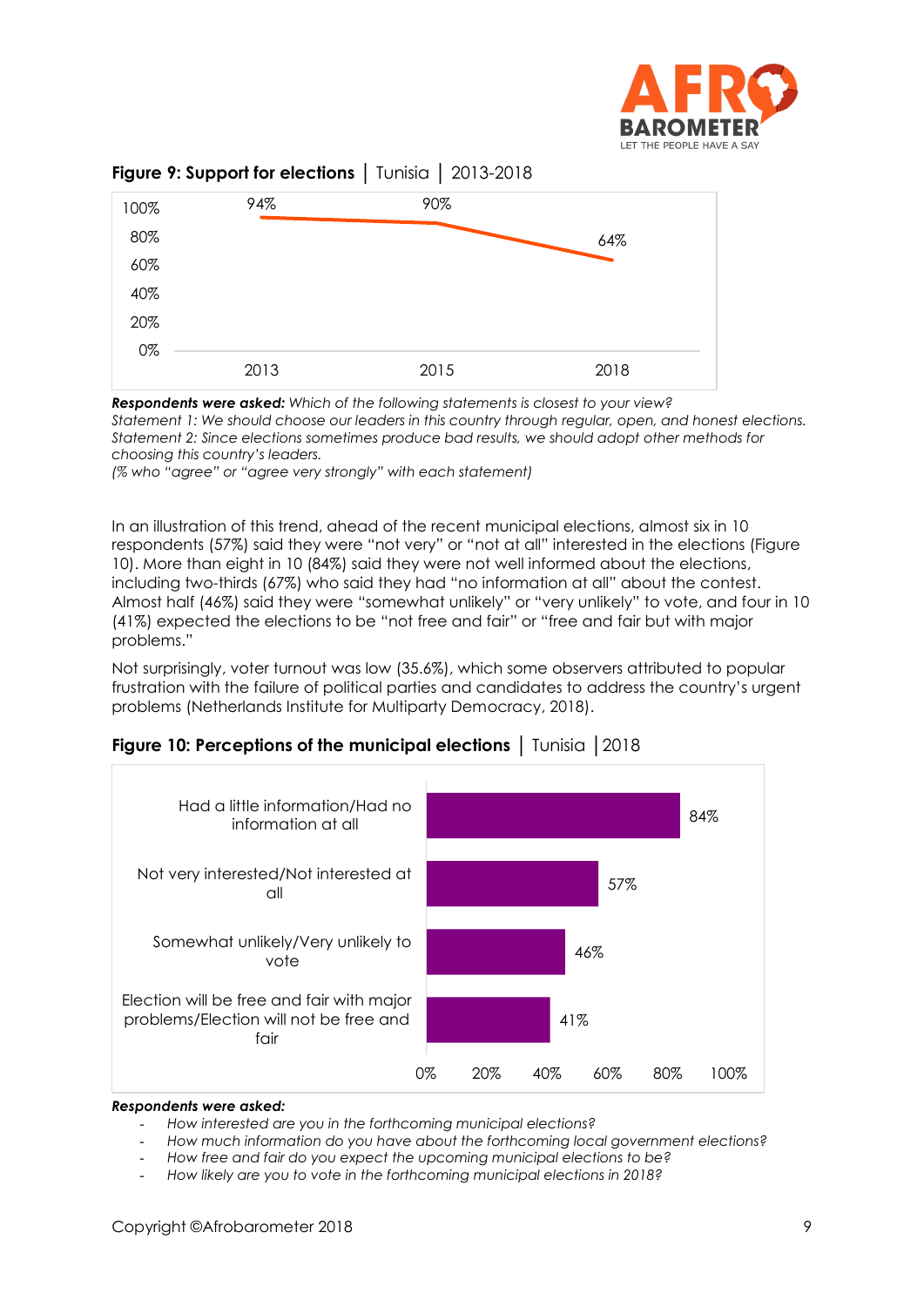

More broadly, popular trust in the Independent High Electoral Commission has declined by 18 percentage points since 2015, from 55% who say they trust the commission "somewhat" or "a lot" to 37% (Figure 11). This drop in trust may reflect a series of problems that the commission has faced since 2017, including the resignation of its president, Chafik Sarsar, who publicly questioned the commission's independence and revealed that he had faced political pressure; delays in electing his successor; and repeated postponements of municipal elections (Freedom House, 2018). Freedom House cited these developments in reducing the country's score on fairness of electoral laws and their implementation from 3 to 2. The commission's crisis continues with the resignation of a second president after the municipal elections.



**Figure 11: Trust in electoral commission** │ Tunisia │ 2015-2018

**Respondents were asked:** *How much do you trust each of the following, or haven't you heard enough about them to say: The electoral commission?*

# **Conclusion**

Democracy seems to be losing ground in Tunisia amid consistently negative perceptions of the country's economic situation. Citizens' assessments of government efforts to address the country's most important problems remain highly critical. Although a majority of Tunisians support regular, open, and honest elections, they expressed little interest in recent municipal elections, and popular trust in the electoral commission is on the decline.

To restore faith in democracy, the political class must prioritize the country's interest and urgently resolve its current economic difficulties. Further, Parliament should quickly elect a new president of the electoral commission and ensure the commission's independence as the legislative and presidential elections approach.

> Do your own analysis of Afrobarometer data – on any question, for any country and survey round. It's easy and free at www.afrobarometer.org/online-data-analysis.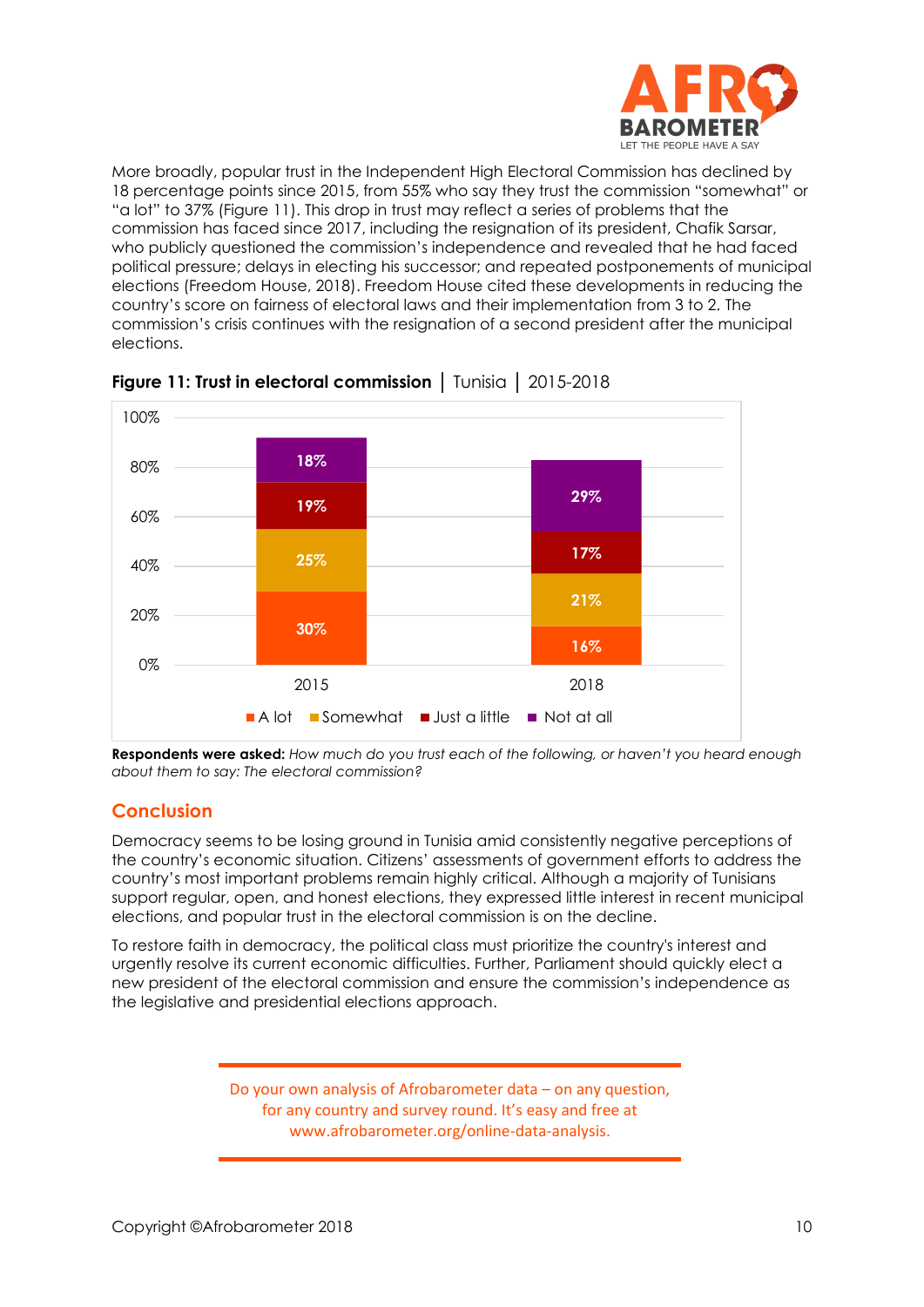

# **References**

- Bratton, M. (2006). Poor people and democratic citizenship in Africa. Afrobarometer Working Paper No. 56.<http://afrobarometer.org/sites/default/files/publications/Working%20paper/> AfropaperNo56.pdf.
- Bratton, M., Dulani, B., & Nkomo, S. (2017). Zambia at a crossroads: Will citizens defend democracy? Afrobarometer Dispatch No. 157.

- Economist Intelligence Unit. (2010). Democracy Index 2010: Democracy in retreat. https://graphics.eiu.com/PDF/Democracy\_Index\_2010\_web.pdf.
- Economist Intelligence Unit. (2018). Democracy Index 2017: Free speech under attack. http://www.eiu.com/Handlers/WhitepaperHandler.ashx?fi=Democracy\_Index\_2017.pdf&mode= wp&campaignid=DemocracyIndex2017.
- Erem News. (2018). Tunisian elections ... low turnout and irregularities amid "frustration" hangs over the voters. https://www.eremnews.com/news/arab-world/1319010.
- Freedom House. (2018). Tunisia profile. https://freedomhouse.org/report/freedomworld/2018/tunisia.
- Guardian. (2018). The IMF has choked Tunisia. No wonder the people are protesting. 17 January 2018. https://www.theguardian.com/commentisfree/2018/jan/17/imf-tunisia-people-rioting-2011-economic-reforms.
- Moody's. (2018). Rating action: Moody's downgrades Tunisia's rating to B2, outlook changed to stable. https://www.moodys.com/research/Moodys-downgrades-Tunisias-rating-to-B2-outlookchanged-to-stable--PR\_380521.
- National Institute of Statistics. (2018). http://www.ins.nat.tn/.
- Netherlands Institute for Multiparty Democracy. (2018). Tunisia's local elections: How to build trust in politics? https://nimd.org/tunisias-local-elections-how-to-build-trust-in-politics/.
- Reuters. (2018a). Tunisia's president says PM should quit if crisis continues. 15 July 2018. [https://www.reuters.com/article/us-tunisia-politics/tunisias-president-says-pm-should-quit-if](https://www.reuters.com/article/us-tunisia-politics/tunisias-president-says-pm-should-quit-if-crisis-continues-idUSKBN1K513Q)[crisis-continues-idUSKBN1K513Q.](https://www.reuters.com/article/us-tunisia-politics/tunisias-president-says-pm-should-quit-if-crisis-continues-idUSKBN1K513Q)
- Reuters. (2018b). Tunisia, IMF locked in difficult talks over next loan tranche. 30 August 2018. [https://af.reuters.com/article/commoditiesNews/idAFL8N1VK50R.](https://af.reuters.com/article/commoditiesNews/idAFL8N1VK50R)

http://afrobarometer.org/sites/default/files/publications/Dispatches/ab\_r7\_dispatchno157\_zam bia democracy at a crossroads.pdf.